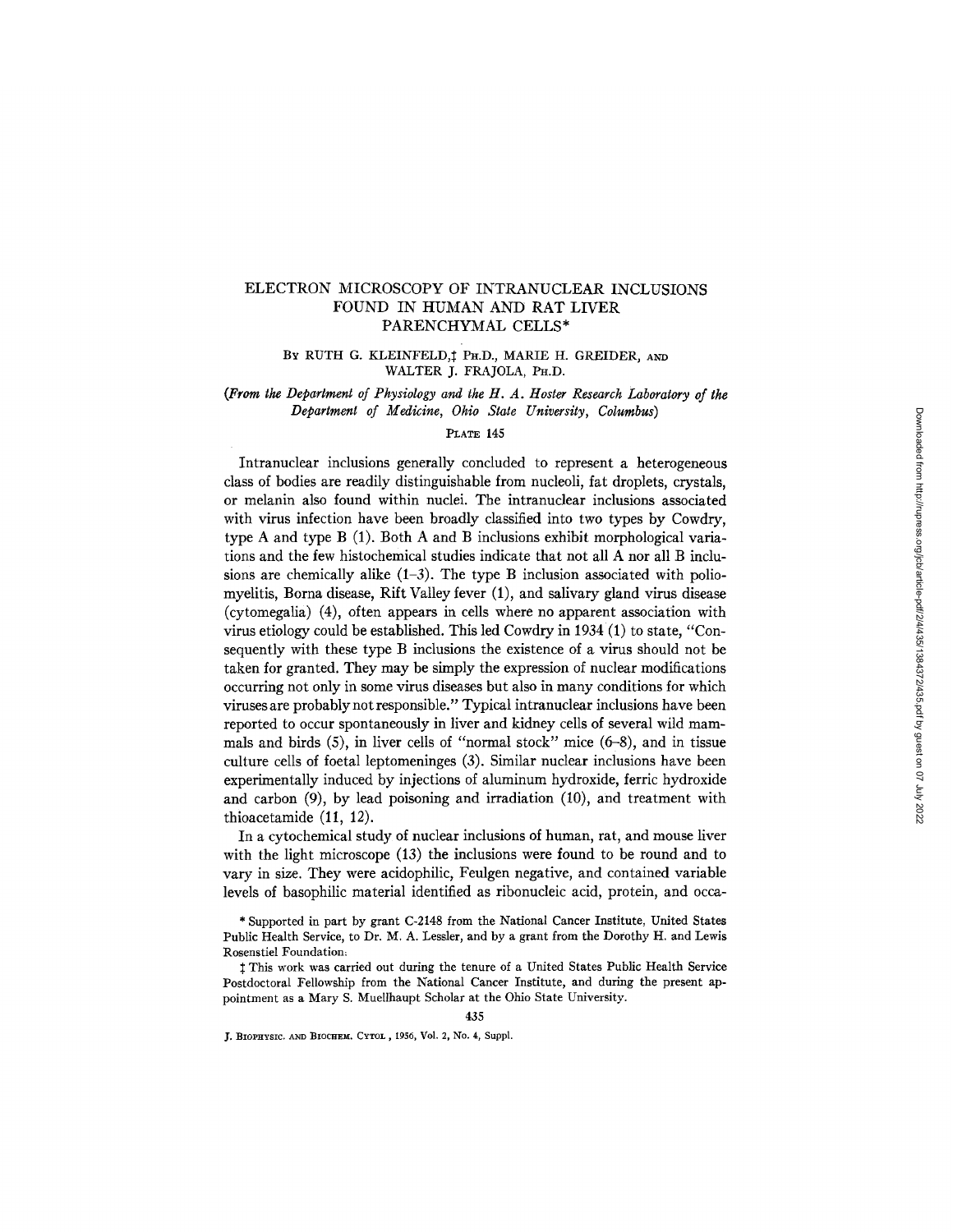sionally some lipide and glycogen. The inclusions were often enclosed by a basophilic boundary. These inclusions correspond to those reported by Wilson in mouse liver (8), and resemble Cowdry's type B virus inclusions.

The study here reported was designed to examine intranuclear inclusions by means of electron microscopy in order to clarify their morphological characteristics and determine, if possible, their origin.

#### *Materials and Methods*

A specimen of human liver was obtained by punch biopsy from a 65-year-old female suffer\* ing from biliary cirrhosis? Samples of rat liver were taken from six male Wistar rats subjected to daily subcutaneous injections of thioacetamide (5 mg. per 100 gm. body weight), for 14 days.

Liver samples were fixed for 1 to 4 hours in a 1 per cent solution of OsO<sub>4</sub> buffered at pH 7.3 with acetate-veronal buffer. Further processing was carried out according to the procedure described by Palade (14). Sections  $0.05 \mu$  thick were observed in a RCA EMU-2A electron microscope.

# RESULTS

The intranuclear inclusions found in both the human and rat liver cells were often enclosed within a dense membrane-like boundary as illustrated in Fig. 1. The nucleoli were often found in close association with the nuclear membrane and the boundary of the inclusion. Fig. 2 is an electron micrograph of a human liver cell nucleus. The nuclear membrane has invaginated into the nucleus, engulfing and trapping a portion of cytoplasmic material and thus forming the intranuclear inclusion. The trapping of cytoplasmic material often included endoplasmic reticulum, which in the human liver cell (Fig. 2), maintains its form. The close association of the nucleolus to the invaginated boundary of the nuclear membrane is clearly evident (Fig. 2). The inclusions found in the human liver cells generally have a large opening leading from the forming inclusion to the surrounding cytoplasm, suggesting a process of formation similar to the formation of a food vacuole by the amoeba.

Similar inclusion bodies were observed in electron micrographs of thioacetamide-treated rat liver cells, (Figs. 3 and 4). The nuclear membrane appears to invaginate at a certain region to form a narrow opening which connects the center of the developing inclusion to the surrounding cytoplasm. Two or more inclusions sharing a common opening were often found within a single nucleus (Fig. 4). The opening connecting the inclusion to the surrounding cytoplasm was always found to be narrow, and differed in this respect from the wide-mouthed invaginations observed in the human liver material. This suggests that a flowing in of cytoplasmic material accompanied by growth of the nuclear membrane in that area occurs as the intranuclear inclusion enlarges. The contents of the forming inclusion in the rat liver cell were generally disor-

<sup>1</sup> We are grateful to Dr. D. B. Brown for making this material available to us.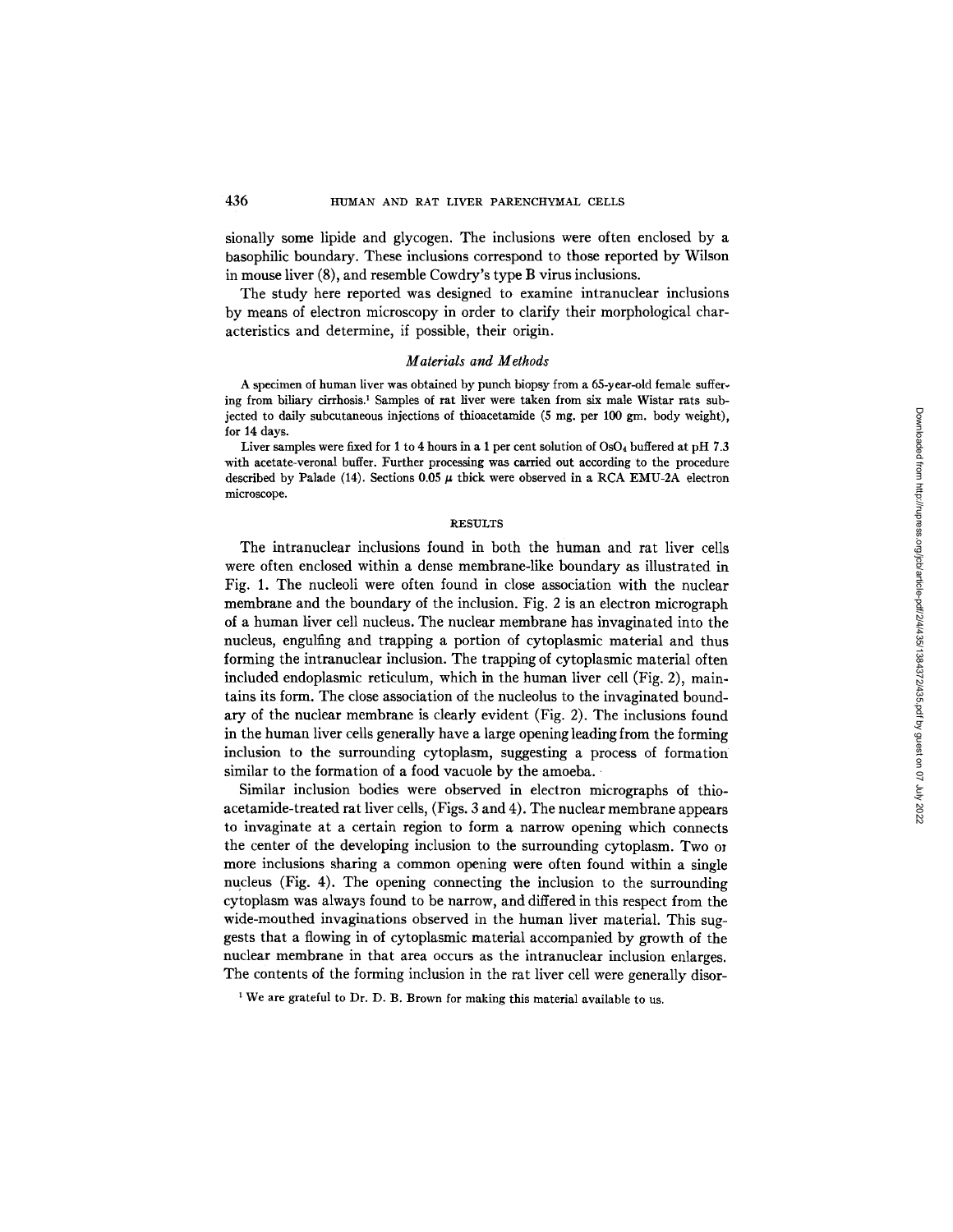ganized. Organized cytoplasmic components (endoplasmic reticulum or mitochondria) could not be identified. Many inclusions appeared to lie free within the nucleus. It remains to be determined by studies of serial sections whether the opening of the inclusion body truly closes, thus isolating the trapped cytoplasm.

#### DISCUSSION

The results of this investigation indicate that the nuclear inclusions found in the hepatic cells of the human and rat liver samples studied are formed by invaginations or inpocketings of the nuclear membrane with a subsequent trapping of cytoplasmic material within the nucleus. In the human liver cell, the cytoplasm appears to be encircled by a wide-mouthed opening of the invaginated nuclear membrane. The narrow opening to the inclusion body of the thioacetamide-treated rat liver cell plus its disorganized contents suggest a somewhat different mode of formation.

The intranuclear inclusions reported as spontaneously appearing in tissue culture cells of foetal leptomeninges were thought to be of cytoplasmic origin by Fischmann and Russell (3). They reported that the staining properties of the inclusions were identical to those of the surrounding cytoplasm and that deep indentations were frequently observed within the nuclear membrane.

The inclusion bodies previously described in light microscopic studies of mouse (8) and rat liver (12) were thought to be derived from nucleoli for many intermediate forms were identified. Electron micrographs of liver cells known to contain large numbers of inclusions studied here indicate that the nuclear membrane is involved in their formation, The nuclear membrane was found to be continuous with the forming inclusion body or in those inclusions lying free within the nucleus; all were bounded by a double membrane identical in structure to the nuclear membrane. There were no indications of direct nucleolar transformation; however, the frequent association of nucleoli to the forming inclusions was noted.

Although the morphological and cytochemical aspects of intranuclear inclusions found in cells under a variety of physiological conditions appear to have many similarities when studied with the light microscope, finer morphological details as uncovered by electron microscopy may reveal that a wide diversity in structure and organization exists.

## BIBLIOGRAPHY

- 1. Cowdry, E. V., *Arch. Path.,* 1934, 18, 527.
- 2. Sabin, A., and Hurst, E., *Brit. J. Exp. Path.,* 1935, 16, 133.
- 3. Fischmann, C. F., and Russell, *D. S., J. Path. and Bact.,* 1940, 50, 53.
- 4. Wyatt, J. P., Saxton, J., Lee, R. S., and Pinkerton, *H., J. Pediat.,* 1950, 36, 271.
- 5. Cowdry, E. V., Lucas, A. M., and Fox, H., *Am. J. Path.,* 1935, 11,237.
- 6. Findlay, G. M., *Brit. J. Exp. Path.,* 1932, 13, 223.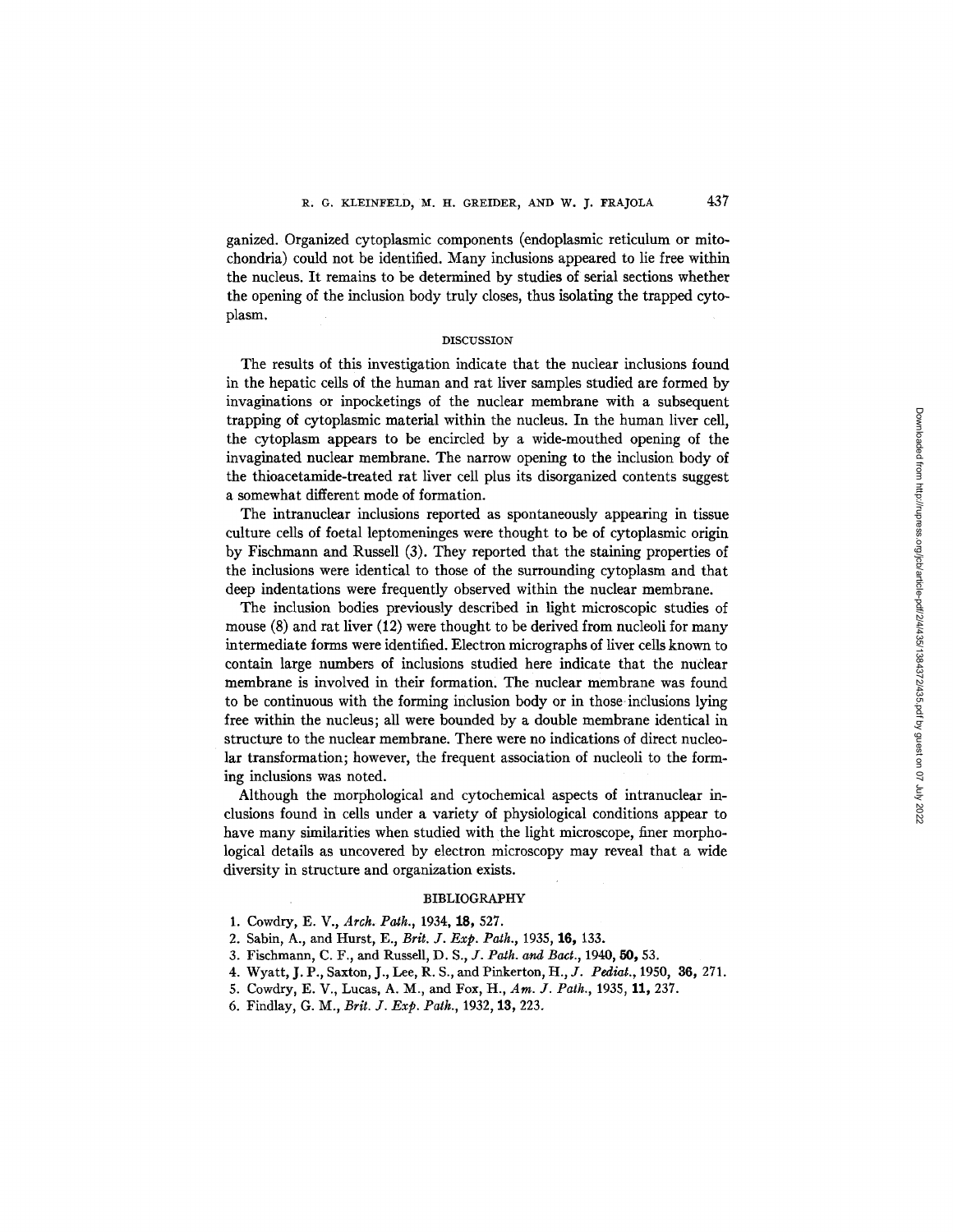- 7. Olitsky, P. K., and Casals, J., *Proc. Soc. Exp. Biol. and Med.,* 1945, 60, 48.
- 8. Wilson, *J. W., Anat. Rex.,* 1954, 118, 368.
- 9. Olitsky, P. K., and Harford, C. G., *Am. J. Path.,* 1937, 13, 729.
- 10. Zollinger, H. U., *Z. allg. Path. und Bakt.,* 1951, 14, 446.
- 11. Rather, L. J., *Bull. Johns Hopkins Hosp.,* 1951, 88, 38.
- 12. Kleinfeld, R. *G.,* and Lessler, M. A., *Am. J. Physiol.,* 1955, 179, 651.
- 13. Kleinfeld, R. G., and Koulish, S., data to be published.
- 14. Palade, *G. E., J. Exp. Med.*, 1952, 95, 285.

## EXPLANATION OF PLATE 145

FIo. 1. Phase contrast micrograph of a human liver cell fixed in buffered osmium tetroxide and embedded in methacrylate showing a large intranuclear inclusion (I) and a small nucleolus  $(n) \times 2,200$ .

FIG. 2. Electron micrograph of a human liver cell nucleus illustrating the invaginated nuclear membrane  $(NM)$  and the intranuclear inclusion  $(I)$ . Note the close proximity of the nucleolus (n) to the nuclear membrane. Large vacuoles and endoplasmic reticulum  $(ER)$  can be identified within the inclusion.  $\times$  9,000.

FiG. 3. Electron micrograph of a rat liver cell nucleus after 14 days of thioacetamide treatment. Note the typical dense nucleolus  $(n)$ , the narrow neck at the point where the nuclear membrane invaginated (arrow), and the large intranuclear inclusion  $(I) \times 5,500.$ 

FIG. 4. Electron micrograph showing a portion of a rat liver cell nucleus after 14 days of thioacetamide treatment. Two inclusions appear within a single nucleus  $(N)$ , sharing a common neck and originating at the same region of the nuclear membrane *(NM)* at arrow. Note the large lipide droplet (L) within the nudear indusion (I).  $\times$  12,000.